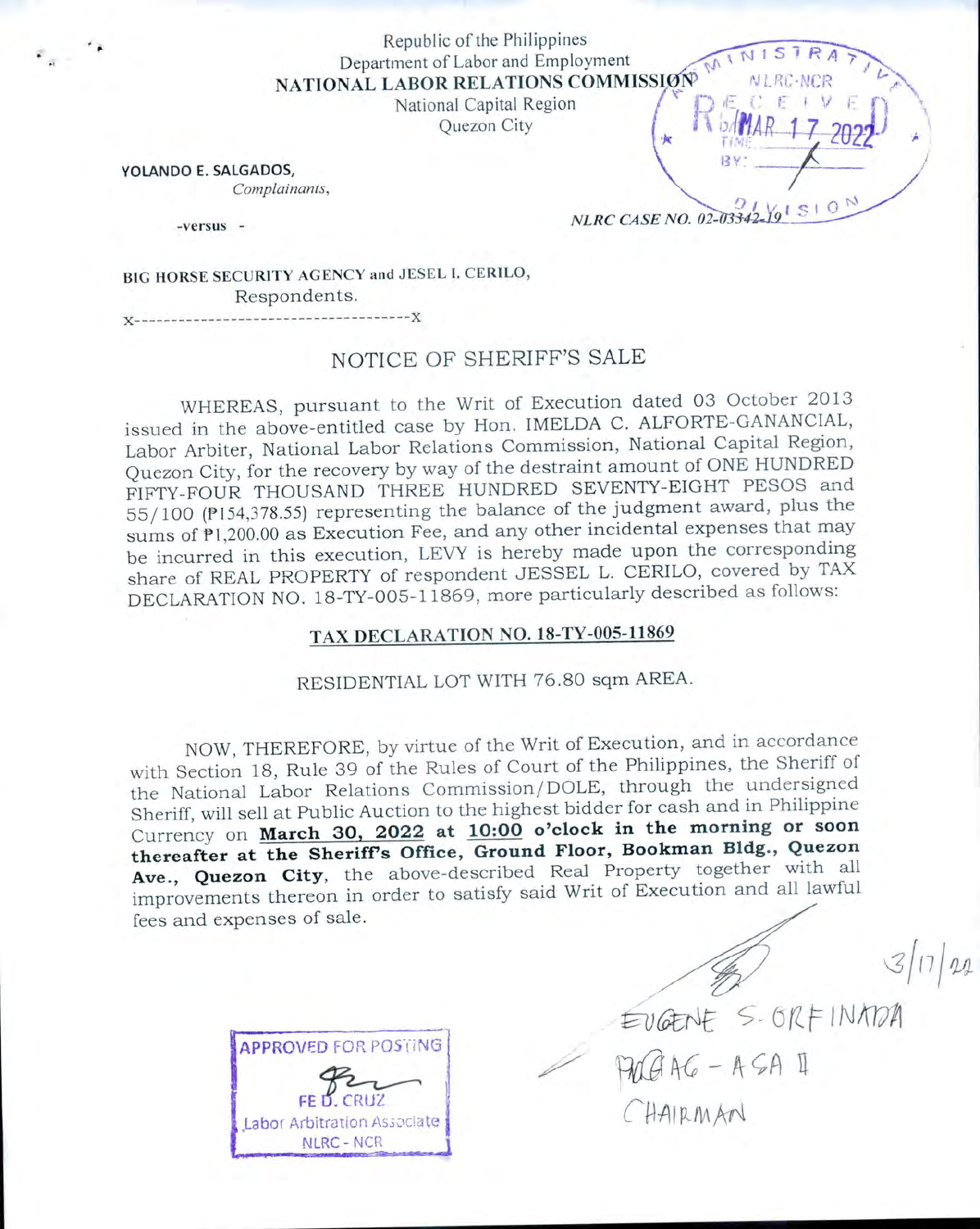This Notice of Sheriff's Sale will be published in PHILIPPINES HEADLINE NEWS EXPOSE Newspaper, newspaper of general circulation in Metro Manila, once a week for two (2) consecutive weeks, the levied Real Property aforecited. The First Publication to take effect for at least twenty (20) days before the actual date of the public auction sale.

Likewise, this Notice of Sheriff's Sale will be posted in three (3) conspicuous places where the Real Property are registered and situated and where the public auction sale shall take place.

Prospective buyers or bidders are hereby enjoined to investigate for themselves the Title of the Subject Real Property and the encumbrances thereon, if any there be.

Ouezon City, Philippines, March 3, 2022.

ADRIANNE LOUISE L. ALDOVER

Sheriff III

PUBLICATIONS HEREOF WILL BE MADE **AS FOLLOWS:** 

1st Publication - March 7, 2022

2<sup>nd</sup> Publication - March 14, 2022

#### WARNING:

It is absolutely prohibited to remove, deface or destroy this Notice of Sheriff's Sale on or before the date of sale, under penalty of the law.

#### NOTE:

In the event, only one bidder appears, said sale shall automatically reset on April 6, 2022, same time and place without further re-publication and posting of this notice.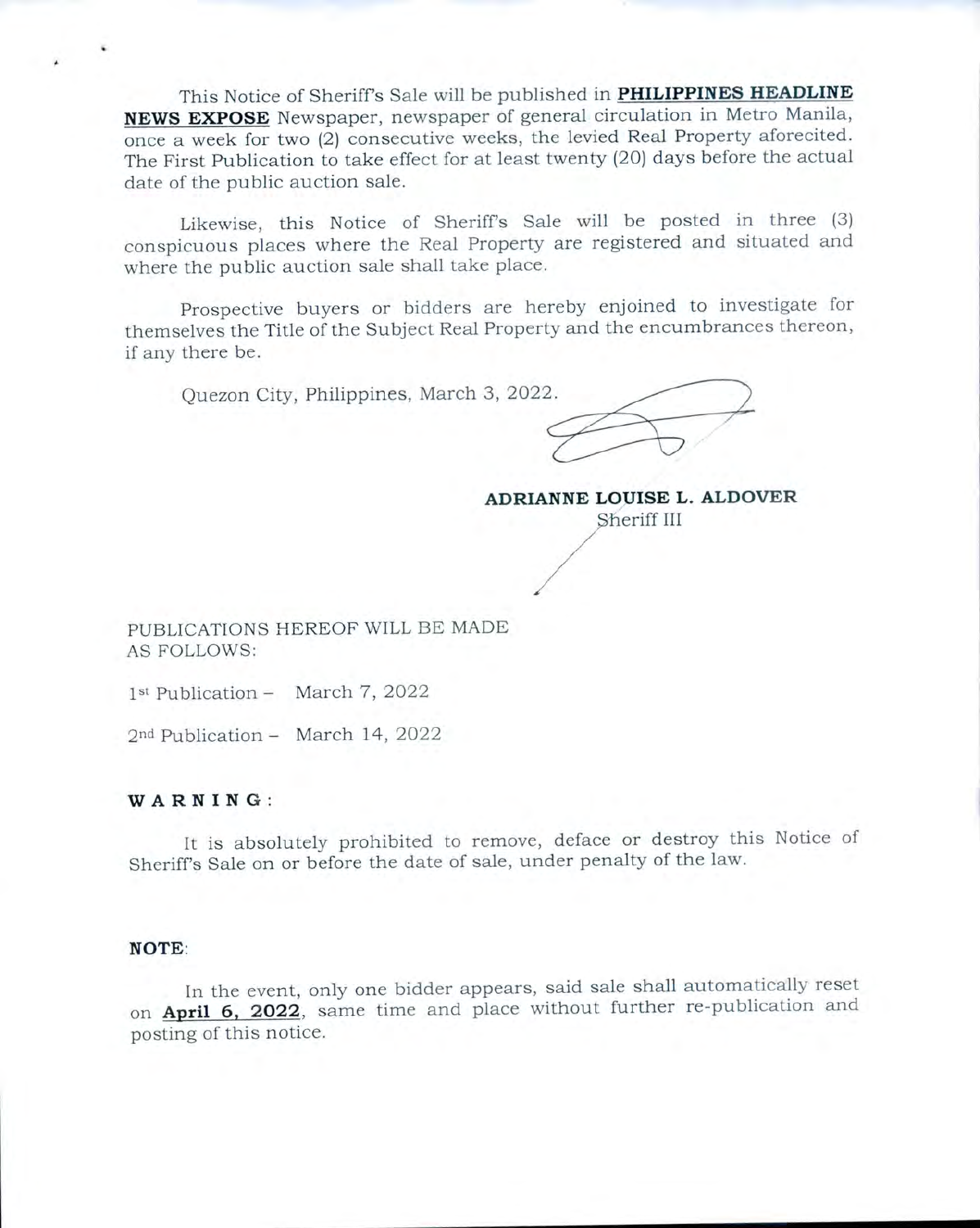|                                                      | TD No: 18-TY-005-11869                         |                                          |            | Date registered 20-Nov-2018 |                                                                                                 | PIN 021-13-005-038-001-B133 |                       |
|------------------------------------------------------|------------------------------------------------|------------------------------------------|------------|-----------------------------|-------------------------------------------------------------------------------------------------|-----------------------------|-----------------------|
|                                                      | Owner JESSEL L. CERILO                         |                                          |            |                             |                                                                                                 |                             | <b>TIN</b>            |
|                                                      |                                                |                                          |            |                             |                                                                                                 |                             |                       |
|                                                      | Administral&ZAL                                |                                          |            |                             | Address # BLK 33 SOUTH AFRICA STREET B. PAG-ASA P 8 FLOODWAY-B BRGY, STA, ANA TAYTAY, Tel No.   |                             |                       |
|                                                      | <b>Beneficial User</b>                         |                                          |            |                             |                                                                                                 |                             | TIN                   |
|                                                      | Address                                        |                                          |            |                             |                                                                                                 |                             | Tel No.               |
|                                                      | Location of                                    |                                          |            |                             |                                                                                                 |                             |                       |
|                                                      | Property                                       | <b>FLOODWAY-B</b><br>(Number and Street) |            |                             | <b>STA ANA</b><br><b>TAYTAY, RIZAL</b><br>(Barangay/District)<br>(Municipality & Province/City) |                             |                       |
|                                                      |                                                |                                          |            |                             |                                                                                                 |                             |                       |
|                                                      | <b>OCT/TCT No</b>                              |                                          |            | Dated                       | CCT                                                                                             |                             |                       |
|                                                      | Survey No                                      |                                          |            |                             | Lot No.                                                                                         |                             |                       |
| REQUESTED BY: YOLANDO E. SAGADOS                     | Cadastral No                                   |                                          |            |                             | Block No.                                                                                       |                             |                       |
|                                                      | <b>Boundaries</b>                              |                                          |            |                             |                                                                                                 |                             |                       |
|                                                      | North                                          |                                          |            |                             | South                                                                                           |                             |                       |
|                                                      |                                                |                                          |            |                             |                                                                                                 |                             |                       |
| 0/202020                                             | East                                           |                                          |            |                             | West                                                                                            |                             |                       |
|                                                      |                                                |                                          |            |                             |                                                                                                 |                             |                       |
| DATE                                                 | KIND OF PROPERTY ASSESSED                      |                                          |            | $\mathbf{z}$                |                                                                                                 | OFR-ONE FAMILY RES.         |                       |
| DATE REQUESTED: 9/29/2020<br>PURPOSE: REFERENCE<br>œ |                                                | <b>BUILDING</b><br>No. of Storeys<br>x   |            |                             | <b>Brief Description</b>                                                                        |                             |                       |
| $\circ$                                              | Classification                                 | Sub Class                                | Area       | <b>Market Value</b>         | <b>Actual Use</b>                                                                               | Assessment<br>Level         | <b>Assessed Value</b> |
|                                                      | <b>RESIDENTIAL</b>                             |                                          | 76.80 sqm. | 437,110.00                  | <b>RESIDENTIAL</b>                                                                              | 20%                         | 87,420.00             |
|                                                      |                                                |                                          |            |                             |                                                                                                 |                             |                       |
|                                                      |                                                |                                          |            |                             |                                                                                                 |                             |                       |
|                                                      | <b>Total Assessed Value</b>                    |                                          |            |                             |                                                                                                 | Php.                        | 87,420.00             |
|                                                      |                                                |                                          |            |                             | EIGHTY-SEVEN THOUSAND FOUR HUNDRED TWENTY PESOS ONLY                                            |                             |                       |
|                                                      |                                                |                                          |            | (Amount in Words)           |                                                                                                 |                             |                       |
| 493663                                               |                                                |                                          |            |                             | Effectivity of Assessment/Reassessment                                                          |                             | 2019                  |
|                                                      | Taxable X                                      | Exempt                                   |            |                             |                                                                                                 |                             | Yr.                   |
|                                                      |                                                |                                          |            |                             | Approved By:                                                                                    |                             |                       |
|                                                      |                                                |                                          |            |                             |                                                                                                 |                             |                       |
|                                                      |                                                |                                          |            |                             |                                                                                                 |                             |                       |
|                                                      |                                                |                                          |            |                             | (SGD) JOSEPH G. CENIDOZA                                                                        |                             |                       |
| 08-29-2020<br>S                                      | ir Recommending Approval:<br>ma<br>2<br>2<br>2 |                                          |            |                             |                                                                                                 |                             |                       |
| TAC                                                  |                                                | (SGD) CONCEPCION R. VIRAY                |            |                             | OIC-Provincial Assessor, REA No. 6532                                                           |                             |                       |
| <b>REA # 4</b>                                       |                                                | Municipal Assessor-REA # 499             |            | Date                        |                                                                                                 |                             | Date                  |
| CERTIFIED:<br>o                                      | This declaration cancels TD No.                |                                          | <b>NEW</b> |                             | Previous PIN                                                                                    | 00-00-0000-00               |                       |
| OFFICIAL RECEIPT<br>LAOO IV,<br><b>DATE</b><br>MILA  | Previous A.V. Php                              |                                          |            | 0.00 Previous Owner:        |                                                                                                 |                             |                       |

NOTE: INCOMPLETE BUT OCCUPIED SUBJECT TO RE-ASSM/T. 29 SEPT. 2020 "SHERIFF'S NOTICE OF LEVY ISSUED BY ADRIANNE LOISE L. ALDOVER SHERIFF III NATIONAL LABOR RELATIONS COMMISSION, DOLE-NCR RE. NLRC CASE NO. 02-03342-19 DATED 15 SEPT. 2020.

Notes: \* This declaration is for real property taxation purpose only with valuations based on the schedule of unit market values prepare for the purpose and duly enacted by the Sangguniang Panlalawigan ng Rizal under Ordinance No. 13 dated Nov. 3,2014, as amended. It does not and cannot by itself confer any ownership or legal title to the property. This also serves as your Notice of Assessment required under Section223 of Republic Act 7160.

System Validation:

Control no.: 213185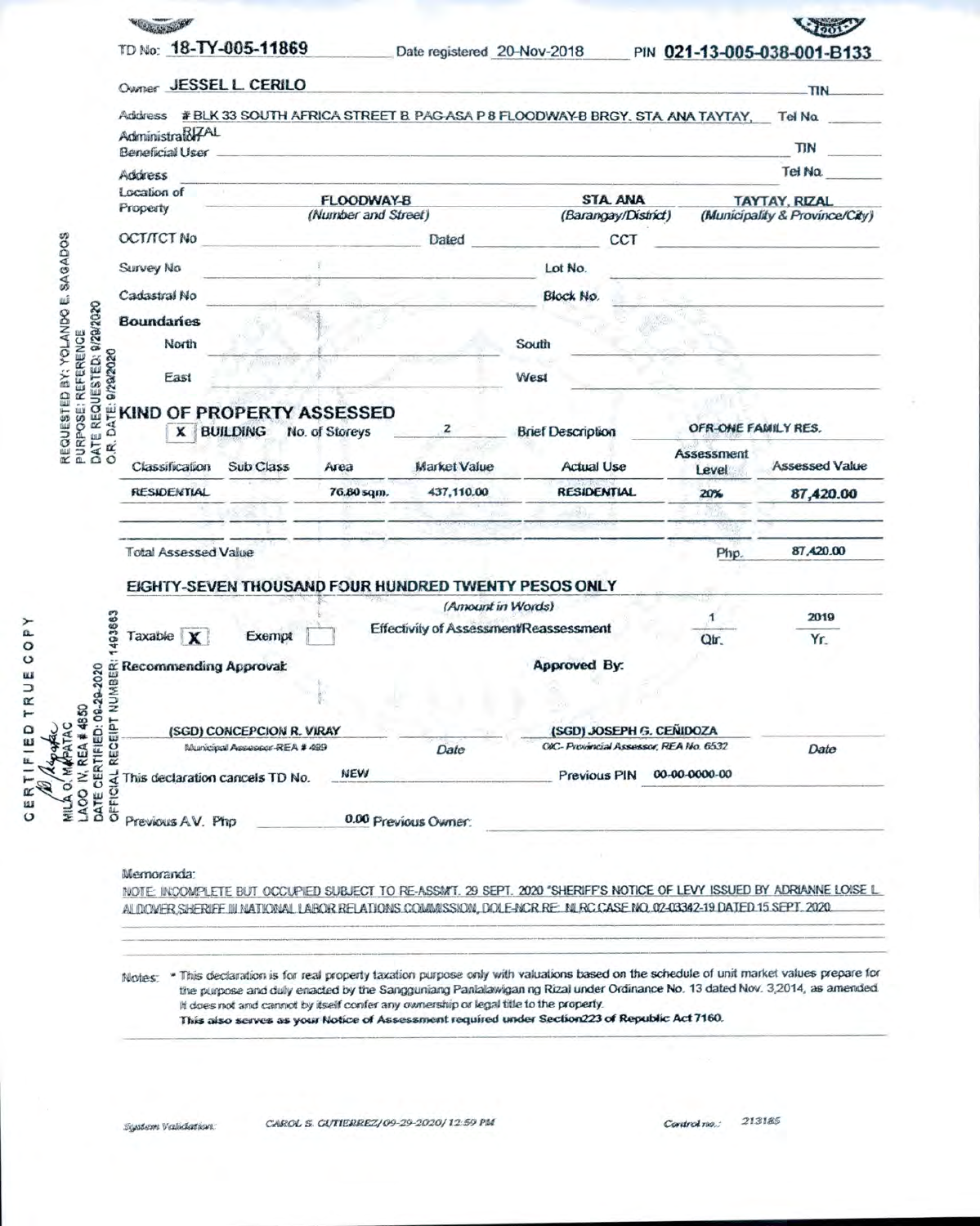

Republic of the Phillippines MUNICIPALITY OF TAYTAY Province of Rizal

OFFICE OF THE MUNICIPAL ASSESSOR

# CERTIFICATION

### TO WHOM IT MAY CONCERN:

This is to CERTIFY that based on our records as of this date, JESSEL L. CERILO of Blk.33 South Africa St., B. Pag-asa Ph.8, Floodway B, Brgy. Sta. Ana, Taytay, Rizal has registered real property/ies for taxation purposes in this Municipality as listed below:

| <b>TDN</b>      | BLOCK LOT NO | <b>TCT NO</b> | <b>LOCATION</b> | <b>ACTUAL</b><br>USE | <b>KIND</b> | <b>AREA</b> | <b>MARKET</b><br>VALUE |
|-----------------|--------------|---------------|-----------------|----------------------|-------------|-------------|------------------------|
| 18-TY-005-11869 |              |               | Floodway B      | RH                   | Building    | 71.2 sqm.   | $Php$ 437,110.00       |

This certification is issued upon the request of Adrianne Louise L. Aldover for whatever legal intents and purposes this may serve.

Taytay, Rizal February 07, 2020

**CONCEPCION R. VIRAY** 

**Municipal Assessor** 

For the Assessor:

JUBERT. SANTOS **REA # 4938 OM** LAOO I

Paid Under OR # Date of Payment  $\ddot{\cdot}$ **Amount Paid** 

14247106 2/7/2020 130.00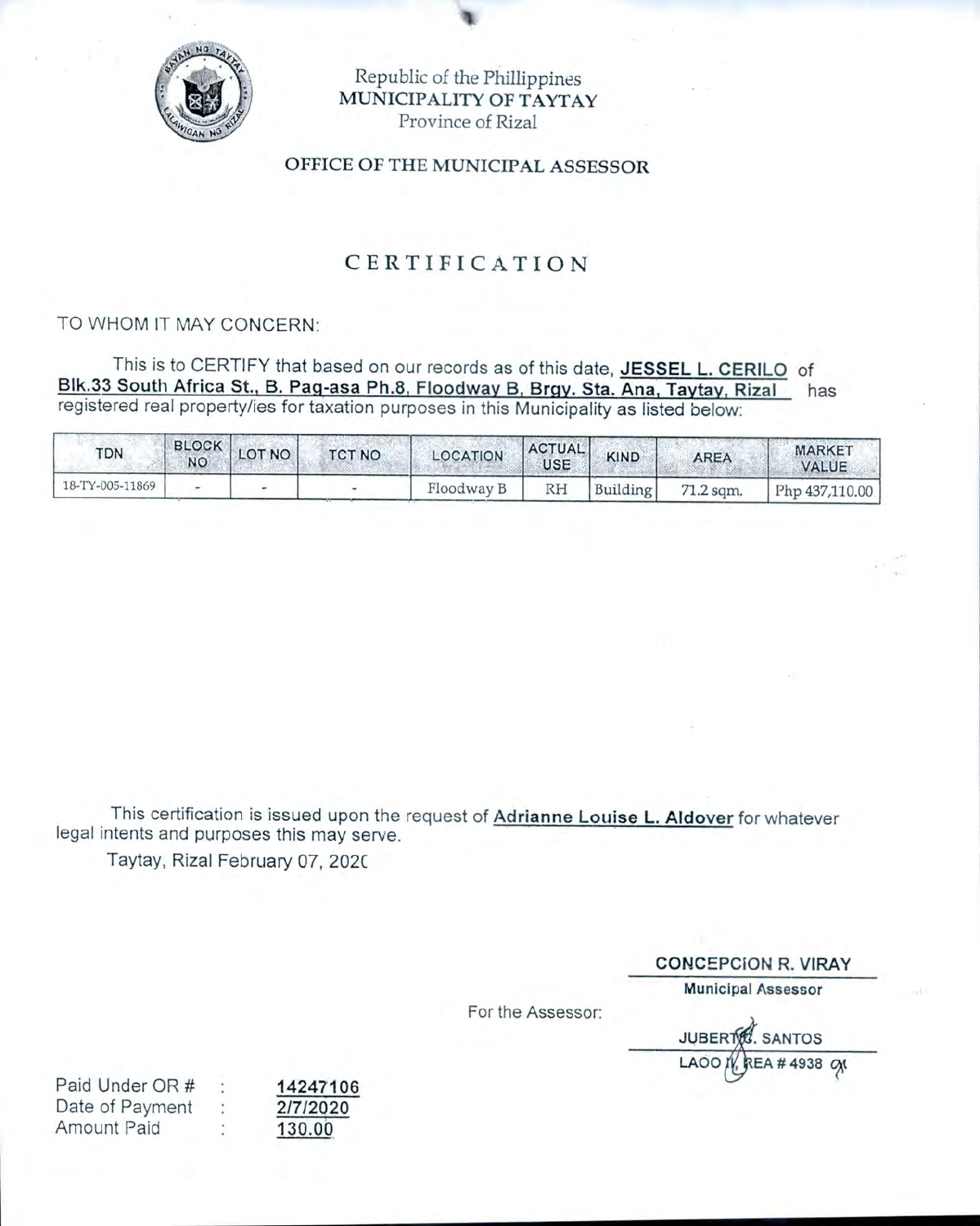

prepared for the purpose and duly enacted into an Ordinance by the Sangguniang<br>Oct. 23, 2017, as amended. It does not and cannot by itself alone confer any ownership or legal title to the property.

System Validation: -2/7/2020-1:13:58 PM

CERTIFIED TRUE COPY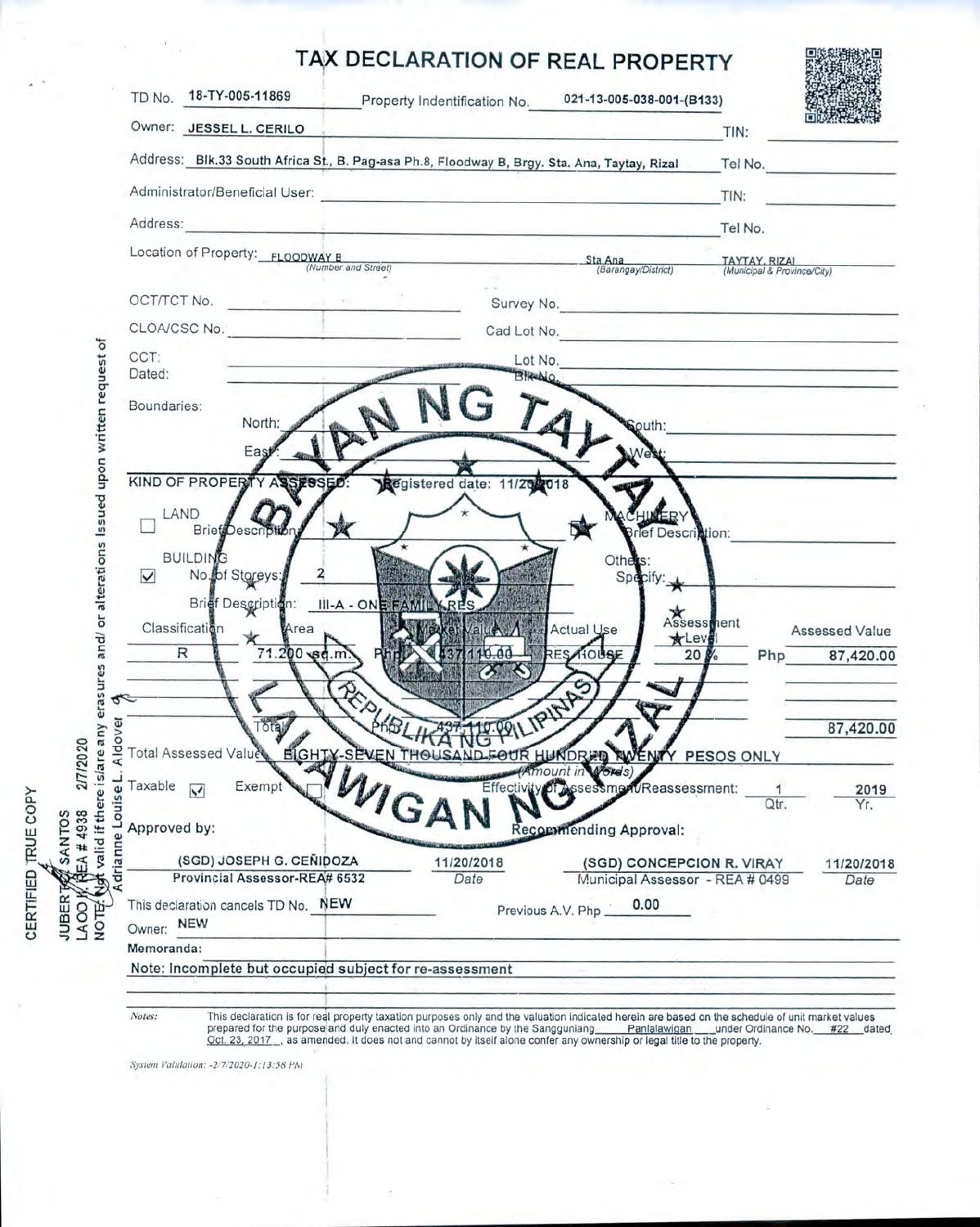

Republic of the Philippines Department of Labor and Employment NATIONAL LABOR RELATIONS COMMISSION National Capital Region Quezon City

YOLANDO E. SALGADOS,

Complainants,

-versus-

NLRC NCR Case No. 02-03342-19

**BIG HORSE SECURITY** AGENCY and JESEL I. CERILO, Respondents.

. . . . . . . . . . . . . . . . x

UPDATED WRIT OF EXECUTION  $2020$ 

TO: MR. ADRIANNE LOUISE L. ALDOVER Sheriff NLRC-National Capital Region Quezon City

Greetings:

WHEREAS, on 03 July 2019, the undersigned, rendered a decision in the above entitled case, the dispositive portion of which reads:

"WHEREFORE, foregoing premises considered, judgment is hereby rendered ORDERING the respondent Big Horse Security Agency and Jesel I. Cerilo to pay complainant Rolando E. Salgados his unpaid overtime pay, night shift differential limited to the days as appearing in the logbook equivalent to eightynine days and proportionate 13th month pay for work rendered on January 8 and 14, 2019 in the total amount of P154,378.55 x  $XX$ ."

Other claims are hereby DISMISSED for lack of merit.

SO ORDERED."

**CERTIFIED TRUE COPY** FE DCRUZ Administrati Mistrative Officer V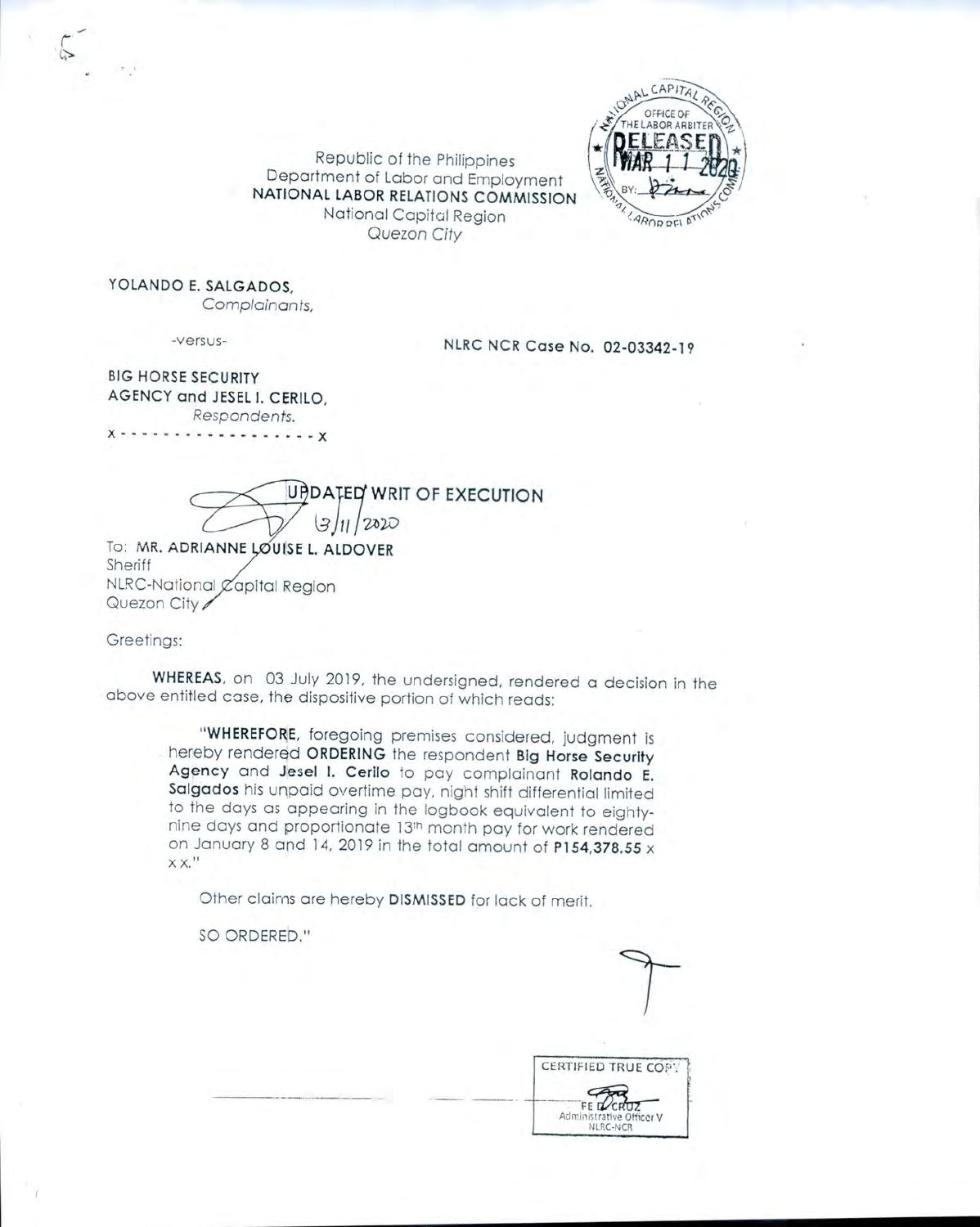WRIT OF EXECUTION BIG HORSESECURITY AGENCY Page 2 of 3

WHEREAS, on 03 September 2019, a Certificate of Finality was issued by the undersigned.

WHEREAS. on 18 September 2019. complainant thru counsel filed a Motion for Issuance of a Writ of Execution and Set Case for Pre-Execution Conference.

WHEREAS, on 17 October 2019, a pre-execution conference was held but only the complainant appeared, hence the issuance of this Writ.

WHEREAS, on 20 February 2020, a Motion was filed by the complainant through his counsel declaring that Jesel I. Cerilo are one and the same person as Jessel L. Cerilo and Jesel L. Cerilo, which was granted.

WHEREAS, an Order dated 23 February 2020 was issued aranting the Motion. Hence, the issuance of this updated writ of execution.

NOW THEREFORE, you are hereby commanded to collect, in accordance with Section 9, Rule XI of the 2011 NLRC Rules of Procedure, as amended, the total amount of P154,378.55 from respondents BIG HORSE SECURITY AGENCY and JESEL I, CERILO/JESSEL L, CERILO/JESEL L. CERILO at Blk. 33 South Africa Street. Sta. And Taytay, Rizal 1920 or anywhere in the Philippines where he/she it may be located, representing complainants' judgment award pursuant to the Decision dated 03 July 2019.

Further collect from the respondents the execution fee in the amount of P1,200.00 and deposit fee in the amount of P791.90 pursuant to the Manual on Execution.

In case you fail to collect the amounts above-mentioned from the respondent, or the amount collected is insufficient to satisfy the judgment award, you are hereby ordered to cause the satisfaction of the judament award in accordance with the order of enforcement stated in Section (a), Rule XI of the 2011 NLRC Rules of Procedure, as amended, to wit: (a) Cash bond; (b) Bank deposits; (c) Surety bond; (d) Personal property of respondent not exempt from execution; and (e) Real property of respondents.

If the bonding company refuses to comply with the writ of execution, you may proceed to levy on the personal property, and if insufficient, the real property of the bonding company, without prejudice to contempt proceedings against its officers or authorized representative.